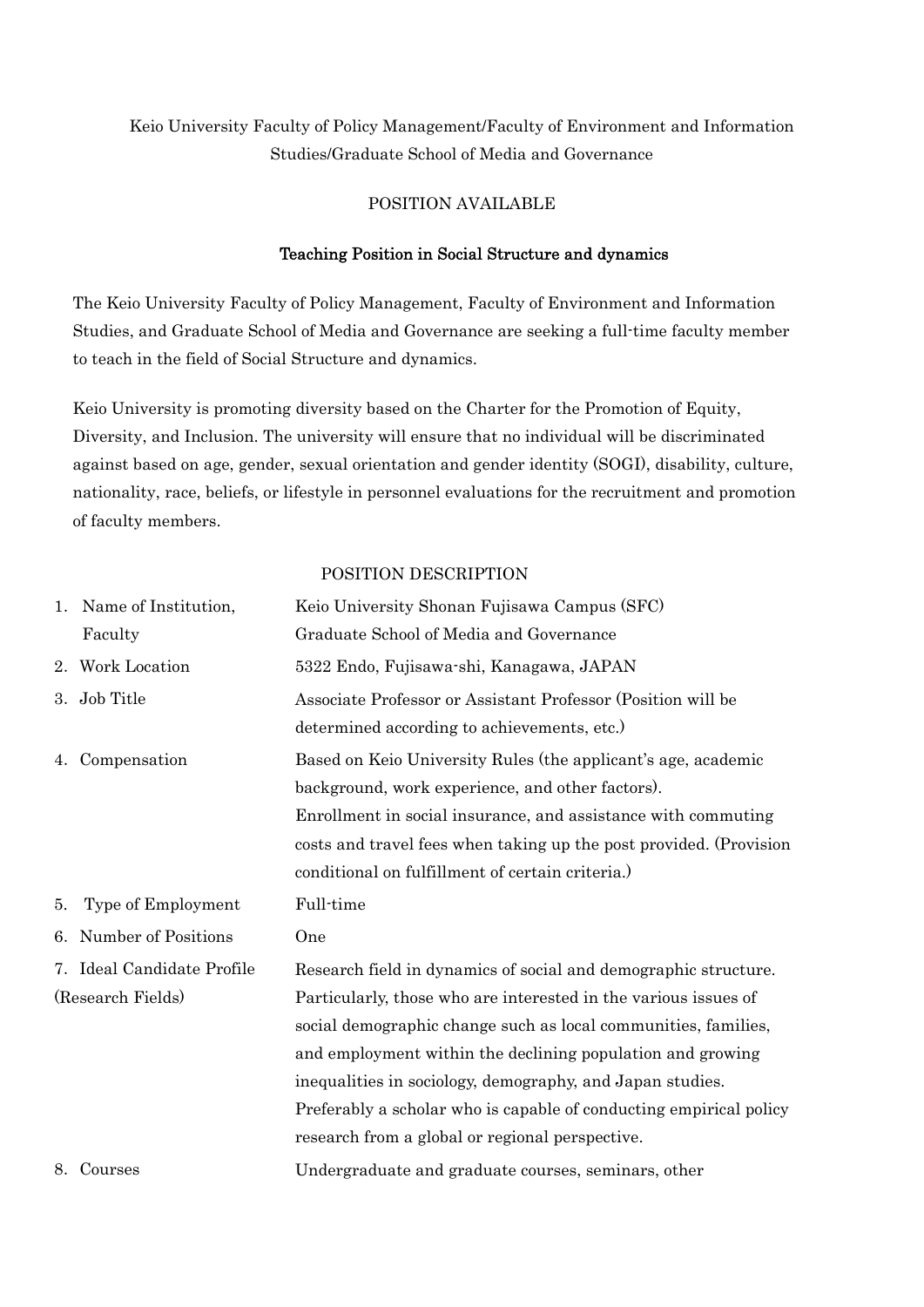| Other Duties<br>9.                            | Serve as a member of various committees within Keio University,<br>attend faculty meetings, other                                                                                                                                                                                                                                                                                                                                                                                                                                                                                                                                                                                                                                             |
|-----------------------------------------------|-----------------------------------------------------------------------------------------------------------------------------------------------------------------------------------------------------------------------------------------------------------------------------------------------------------------------------------------------------------------------------------------------------------------------------------------------------------------------------------------------------------------------------------------------------------------------------------------------------------------------------------------------------------------------------------------------------------------------------------------------|
| 10. Qualifications                            | Applicants are required to:                                                                                                                                                                                                                                                                                                                                                                                                                                                                                                                                                                                                                                                                                                                   |
|                                               | 1. Promote the educational and research principles of Keio<br>University Shonan Fujisawa Campus (SFC).<br>2. Hold a Doctoral degree in related area or expected to obtain a<br>degree by the time of recruitment.<br>3. Be able to provide research supervision to both undergraduate-<br>and graduate-level students.<br>4. Be able to use English for research and education. (Typically,<br>asked to teach one course in English and other courses in<br>Japanese.)<br>5. Interdisciplinary mindset and skills are most welcome.<br>6. Be in a position to reside in Japan and commute to Shonan<br>Fujisawa Campus after taking up the post.                                                                                              |
| 11. Application Deadline<br>12. Starting Date | 11:59 p.m. JST, Monday, February 28, 2022<br>September 2022 or April 2023                                                                                                                                                                                                                                                                                                                                                                                                                                                                                                                                                                                                                                                                     |
| 13. Application Materials                     | Please submit all of the below item A–E together in digital format<br>via the Online Application System:<br>https://vu5.sfc.keio.ac.jp/as/apply.php<br>The required format is PDF. (A-D)                                                                                                                                                                                                                                                                                                                                                                                                                                                                                                                                                      |
|                                               | A. CV (Please include name, age, contact address, research<br>field, educational background, work experience, teaching<br>experience, and your portrait.)<br>B. List of works (Please include published research papers,<br>books, oral presentations, courses taught, and similar<br>relevant works.)<br>C. Offprints or copies of major papers and/or educational<br>materials (submit 3–5 items in total)<br>D. Description of educational/research achievements, vision of<br>your future research and education and plan for<br>contributing to the SFC.<br>E. Letters of recommendation from two separate referees.<br>After their information is registered via the Online<br>Application System, referees will be asked to upload the |